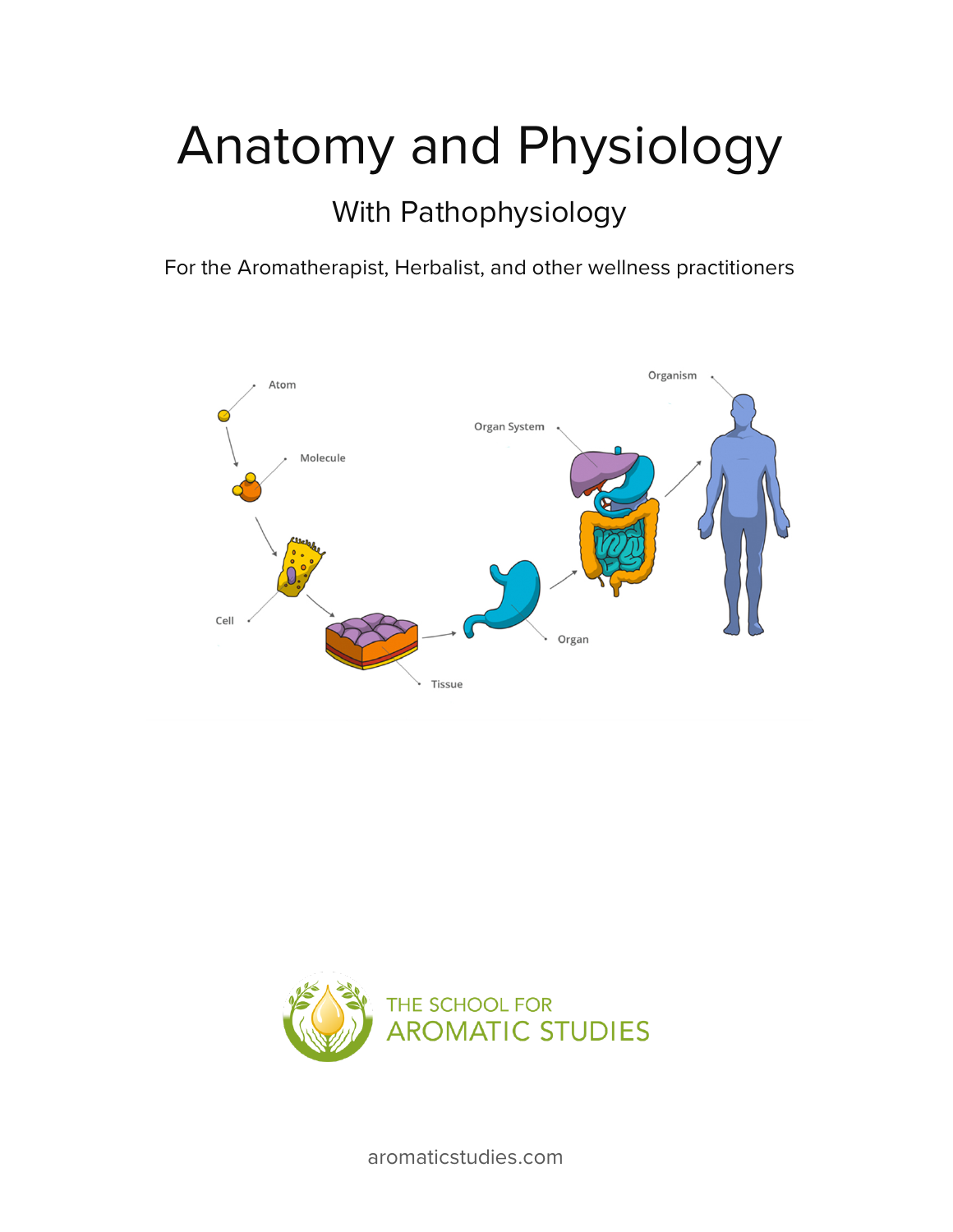## Table of Contents

| Module One: Building Blocks of Life                           | 8                 |
|---------------------------------------------------------------|-------------------|
| Lesson 1: Introduction to core concepts and teaching approach | 11                |
| What are Anatomy and Physiology?                              | 11                |
| Pathology or Pathophysiology?                                 | $12 \overline{ }$ |
| Lesson 2: Introduction to the human body                      | 13                |
| The chemical level of organization                            | 14                |
| The cellular level of organization                            | 14                |
| The tissue level of organization                              | 14                |
| The organ level of organization                               | 15                |
| Organ systems chart                                           | 15                |
| Basic processes of life                                       | 16                |
| Metabolism                                                    | 17                |
| Responsiveness                                                | 18                |
| Movement                                                      | 18                |
| Growth, repair, and reproduction                              | 19                |
| <b>Lesson 2b: Homeostasis</b>                                 | 20                |
| Homeostasis: the balance of life                              | 20                |
| Feedback systems                                              | 21                |
| Homeostasis in body fluids                                    | 23                |
| Aging and homeostasis                                         | 23                |
| Allostasis                                                    | 24                |
| Traditional concepts of homeostasis                           | 25                |
| The living organism                                           | 26                |
| Lesson 3: Cellular level of organization                      | 27                |
| The human cell                                                | 28                |
| The plasma membrane II                                        | 29                |
| The lipid bilayer                                             | 30                |
| Proteins in the cell membrane                                 | 31                |
| Specialized surface structures                                | 32                |
| Healing and permeability                                      | 34                |
| <b>Lesson 4: The Cytoplasm</b>                                | 35                |
| The cytoskeleton                                              | 36                |
| Organelles                                                    | 39                |
| Homeostasis and disease                                       | 41                |
| The nucleus                                                   | 43                |
| Lesson 5: The Destiny of cells                                | 45                |
| Cellular diversity                                            | 45                |
| Cell division                                                 | 46                |
| Apoptosis                                                     | 51                |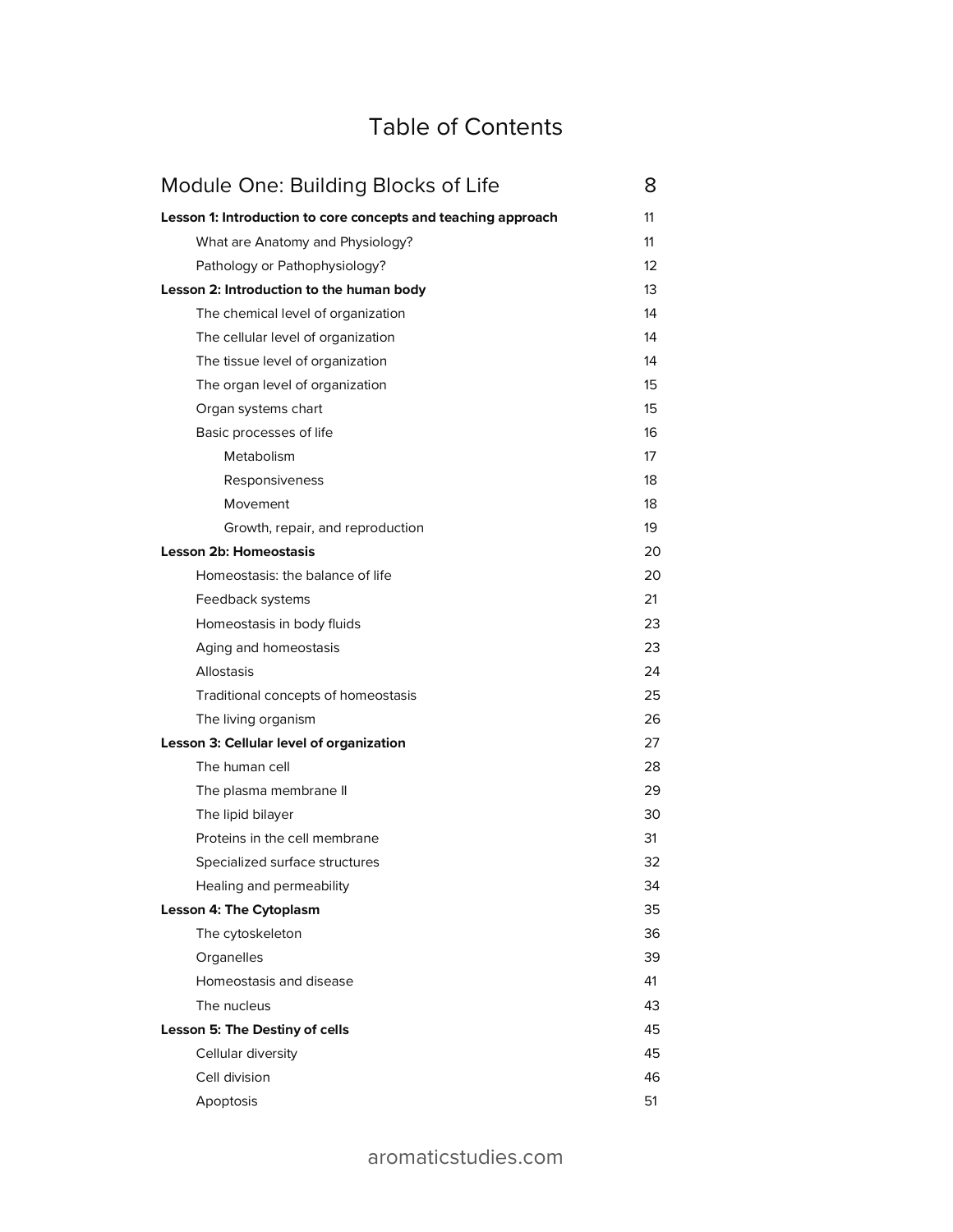| Lesson 6: The Tissue level of organization | 53 |
|--------------------------------------------|----|
| Introduction                               | 53 |
| How cells form tissues                     | 55 |
| Tissues and their functions                | 57 |
| Epithelial tissue                          | 57 |
| Glands                                     | 60 |
| Connective tissue                          | 61 |
| Muscle and nerve tissue                    | 63 |
| Membranes                                  | 64 |
| Tissue repair, aging, and homeostasis      | 66 |
| <b>Module Two: Physical Barrier</b>        | 68 |
| Lesson 1: Introduction to the skin         | 70 |
| The epidermis                              | 71 |
| Cells in the epidermis                     | 75 |
| Accessory structures of the skin           | 77 |
| The dermis                                 | 83 |
| The hypodermis                             | 84 |
| Lesson 1a: Function of lipids in the skin  | 85 |
| Transepidermal water loss                  | 87 |
| Lesson 2: Functions of the skin            | 89 |
| Functions of the skin                      | 89 |
| Absorption                                 | 89 |
| Elimination                                | 91 |
| Thermoregulation                           | 92 |
|                                            |    |

| Vitamin D synthesis                               | 94  |
|---------------------------------------------------|-----|
| Somatosensation                                   | 96  |
| Pain                                              | 97  |
| <b>Itching</b>                                    | 98  |
| Vibration                                         | 99  |
| Skin: a homeostatic regulator                     | 99  |
| Lesson 3: Wound healing and tissue repair         | 100 |
| Lesson 4: The dermal microbiome                   | 102 |
| Lesson 5: The endocrine system and the skin       | 104 |
| Lesson 6: The endocannabinoid system and the skin | 106 |
| Homeostasis gone awry                             | 107 |
| Lesson 7: Skin and the aging process              | 109 |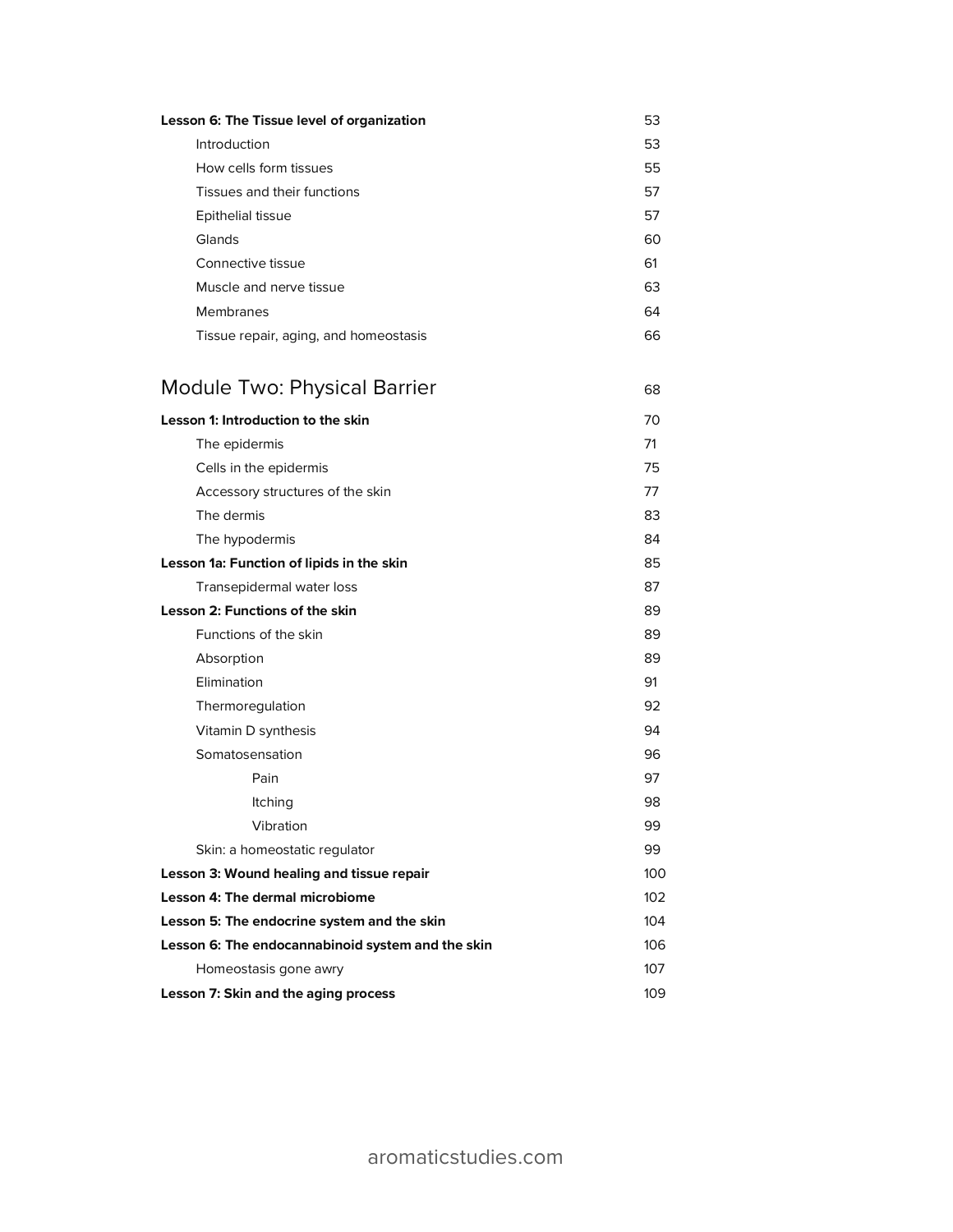| Module Three: The Fuel of Life: Digestion                       | 111 |
|-----------------------------------------------------------------|-----|
| Lesson 1: Introduction to the digestive system                  | 113 |
| The basic processes of digestion                                | 115 |
| <b>Lesson 2:</b> The mouth and salivary glands                  | 117 |
| <b>Lesson 3:</b> The pharynx and esophagus                      | 123 |
| Lesson 3b: Tissue layers: esophagus to large intestine          | 126 |
| Sprout: The enteric nervous system                              | 128 |
| Lesson 4: The stomach                                           | 132 |
| Lesson 5: The small intestine                                   | 136 |
| Lesson 5a: The liver and gall bladder                           | 141 |
| <b>Lesson 5b:</b> Absorption of nutrients & the small intestine | 144 |
| Lesson 6: The large intestine                                   | 146 |
| The intestinal microbiome                                       | 150 |

| Module Four: Movement                                            | 152 |
|------------------------------------------------------------------|-----|
| Lesson 1: Introduction to musculoskeletal system                 | 154 |
| <b>Bones</b>                                                     | 154 |
| Bone cells                                                       | 157 |
| Bone remodeling                                                  | 160 |
| Bone repair                                                      | 160 |
| Bone resorption                                                  | 161 |
| Lesson 1b: Homeostasis gone awry                                 | 161 |
| <b>Lesson 2: Muscles</b>                                         | 163 |
| Lesson 2b: ATP and the muscles                                   | 167 |
| Lesson 2c: Mechanisms of muscle damage, repair, and regeneration | 169 |
| <b>Lesson 3: Connective tissue</b>                               | 172 |
| Ligaments                                                        | 172 |
| Tendons                                                          | 173 |
| Joints                                                           | 174 |
| Fascia                                                           | 174 |
| Adipose tissue                                                   | 175 |

| Module Five: Transportation & Vitality                   | 177 |
|----------------------------------------------------------|-----|
| Lesson 1: Introduction to the cardiovascular system      | 179 |
| The heart: the engine of movement                        | 180 |
| Lesson 2: Cardiovascular circuits: the movement of blood | 183 |
| Circuits: The pathways blood can take                    | 184 |
| Pulmonary circulation                                    | 184 |
| Systemic circulation                                     | 186 |
| Coronary circulation                                     | 187 |
| Lesson 3: The heart's electrical system                  | 188 |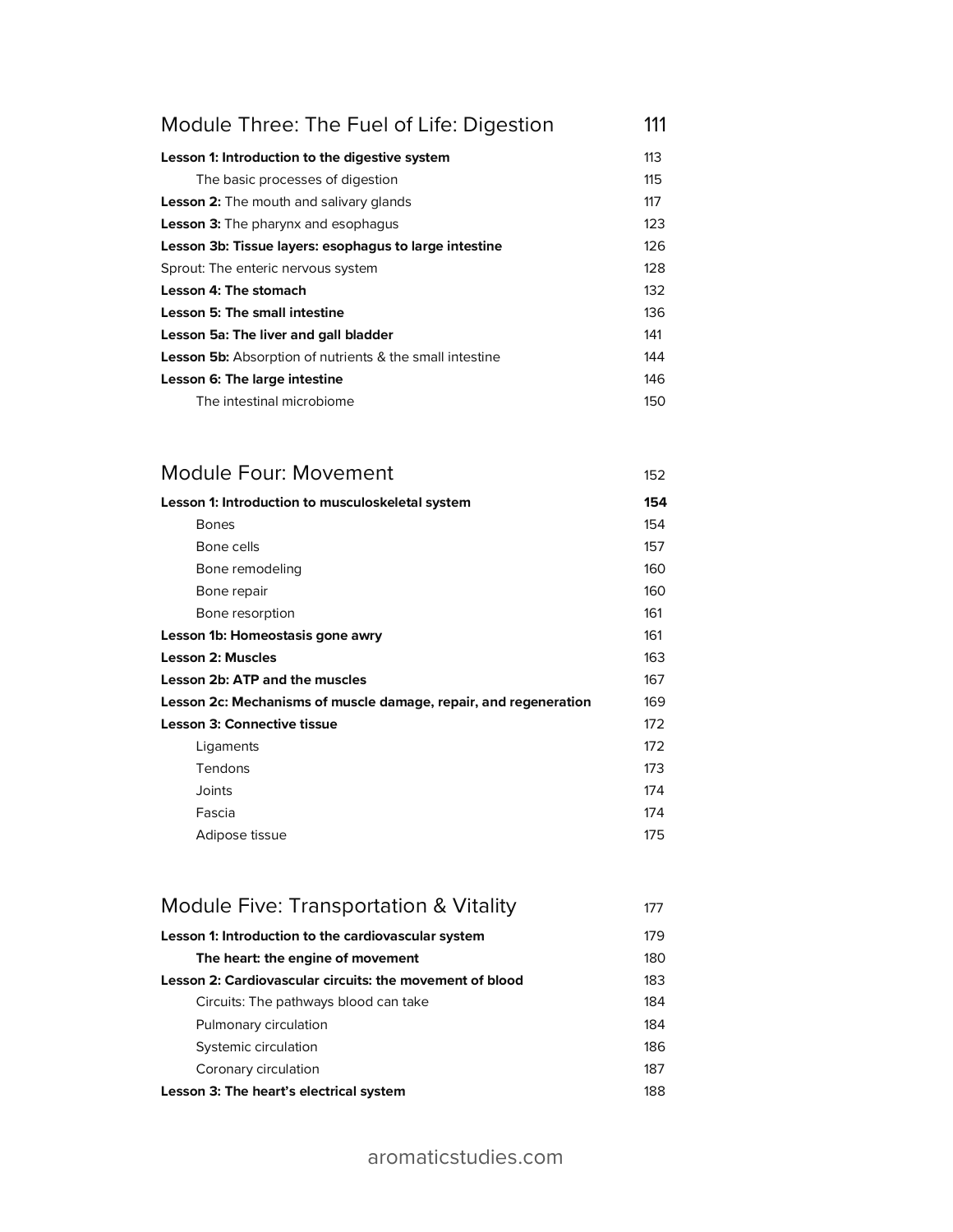| Cardiac cycle: the rhythm of the heart         | 191 |
|------------------------------------------------|-----|
| Cardiac metabolism                             | 191 |
| <b>Lesson 4: The blood</b>                     | 192 |
| Red blood cells transport oxygen               | 193 |
| White blood cells: protection and defense      | 194 |
| Platelets: forming clots to staunch bleeding   | 195 |
| Plasma                                         | 195 |
| Functions of blood                             | 196 |
| Tissue repairs                                 | 198 |
| Lesson 5: Blood vessels transport blood        | 200 |
| <b>Arteries</b>                                | 202 |
| Capillaries                                    | 205 |
| Veins                                          | 208 |
| <b>Module Six: Protection and Survival</b>     | 211 |
| Lesson 1: The lymphatic system                 | 213 |
| Lesson 2: Role of lymphatic system in immunity | 216 |
| Adaptive immunity                              | 217 |
| T-cells                                        | 218 |
| <b>B-cells</b>                                 | 220 |
| Natural killer cells                           | 222 |
| Lesson 3: Lymphoid organs                      | 223 |
| Thymus                                         | 223 |
| Bone marrow                                    | 225 |
| Lesson 4: Secondary lymphoid organs            | 227 |
| Lymph nodes                                    | 227 |
| Spleen                                         | 228 |
| Mucosa-associated lymphoid tissues (MALT)      | 229 |
| Peyer's patch                                  | 229 |
| Appendix                                       | 230 |
| Tonsils                                        | 231 |
| Lesson 5: Transport of dietary lipids          | 233 |
| <b>Lesson 6:</b> The immune system             | 234 |
| Introduction                                   | 234 |
| What is the immune system?                     | 235 |
| The Immune communication system                | 235 |
| How the immune system works                    | 236 |
| About Innate immunity                          | 236 |
| Cells of the innate immune response            | 237 |
| The over-all goal: inflammation                | 239 |
| About Adaptive immunity                        | 241 |
| The immune response at work                    | 243 |
| Humoral   antibody-mediated immunity           | 244 |
| Essential oils and the immune system           | 246 |
| Stress and immunity                            | 247 |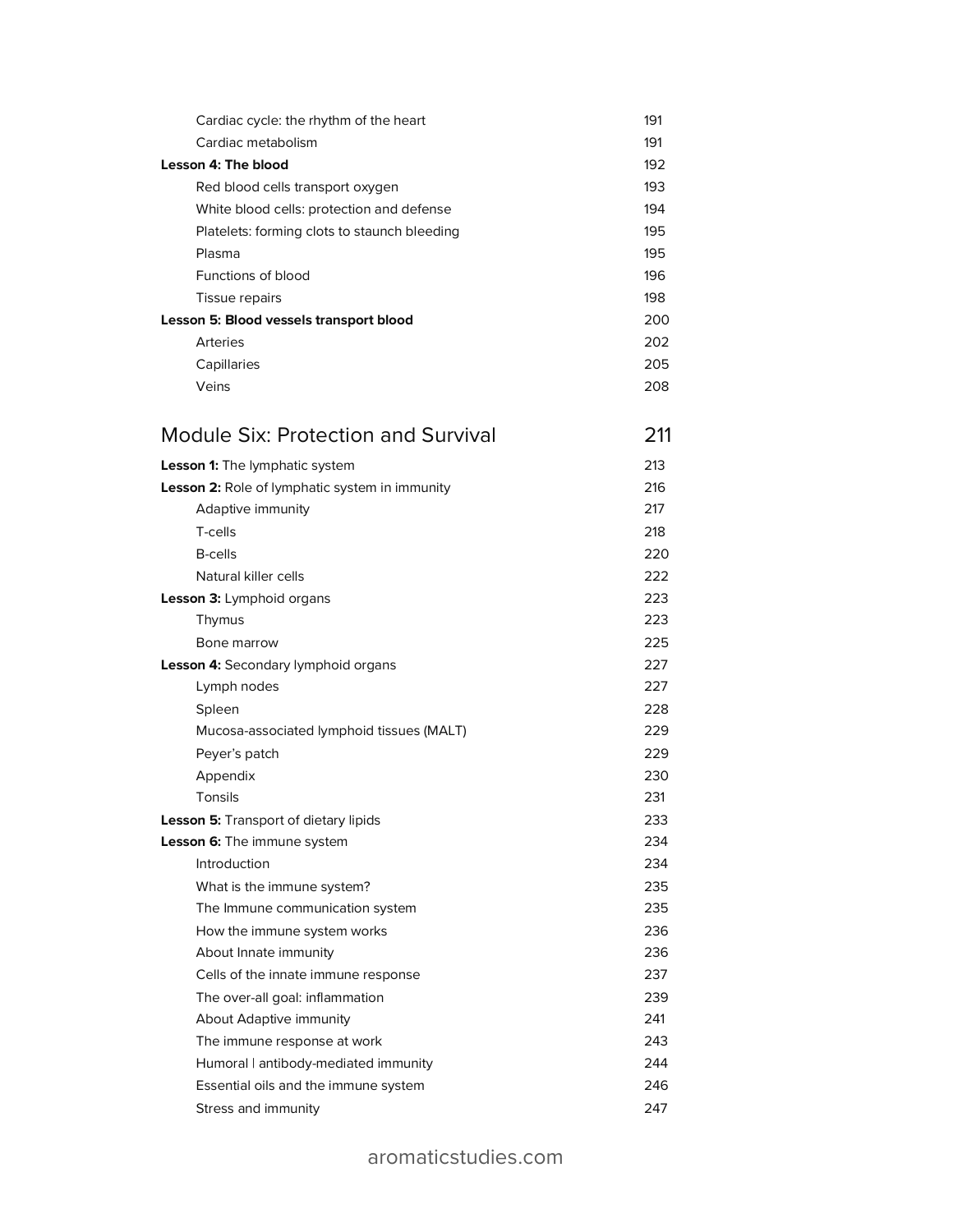#### Module Seven: Breath of Life **249**

| <b>Lesson 1:</b> Introduction                        | 251 |
|------------------------------------------------------|-----|
| The lungs                                            | 254 |
| Gas exchange                                         | 257 |
| <b>Lesson 2: Respiratory defense system</b>          | 259 |
| Cilia                                                | 260 |
| Mucus: the good, the bad, and the sticky             | 260 |
| Alveolar macrophages                                 | 261 |
| Expectoration                                        | 261 |
| Lesson 3: pH regulation                              | 262 |
| Lesson 4: Posture, breath, and the stress connection | 263 |

### Module Eight: Communication 265

| Lesson 1: The Nervous system                        | 268 |
|-----------------------------------------------------|-----|
| Introduction to the nervous system                  | 268 |
| Functional units of the nervous system: neurons     | 270 |
| Types of neurons                                    | 272 |
| How neurons fire: The nerve impulse                 | 273 |
| Communication between neurons                       | 273 |
| Neurotransmitters                                   | 274 |
| Neurotransmitters: Links between the nervous system | 275 |
| Common neurotransmitters and their functions        | 276 |
| Essential oils and neurotransmitters                | 278 |
| Lesson 2: The Central Nervous system                | 280 |
| The Central Nervous System (CNS)                    | 281 |
| The Human Brain                                     | 282 |
| The Cerebral Cortex                                 | 283 |
| Spinal cord                                         | 286 |
| <b>Blood Brain Barrier</b>                          | 288 |
| Neurodegenerative Disorders                         | 289 |
| Alzheimer's disease                                 | 289 |
| Parkinson's disease                                 | 290 |
| The Limbic System                                   | 290 |
| Essential Oils and the Nervous System               | 292 |
| <b>Mental Illness</b>                               | 294 |
| Schizophrenia                                       | 294 |
| Depression                                          | 295 |
| Debunking the 'Chemical Imbalance' Myth             | 296 |
| Inflammation and Mental Health                      | 297 |
| Neurodiversity: Difference, Not Disorder            | 298 |
| <b>Other Neurological Disorders</b>                 | 299 |
| Lesson 3: The Peripheral Nervous system             | 302 |
| The Peripheral Nervous System (PNS)                 | 302 |
| The Somatic Nervous System (SoNS)                   | 304 |
| The Autonomic Nervous System (ANS)                  | 307 |
| The Sympathetic Nervous System (SNS)                | 307 |
|                                                     |     |